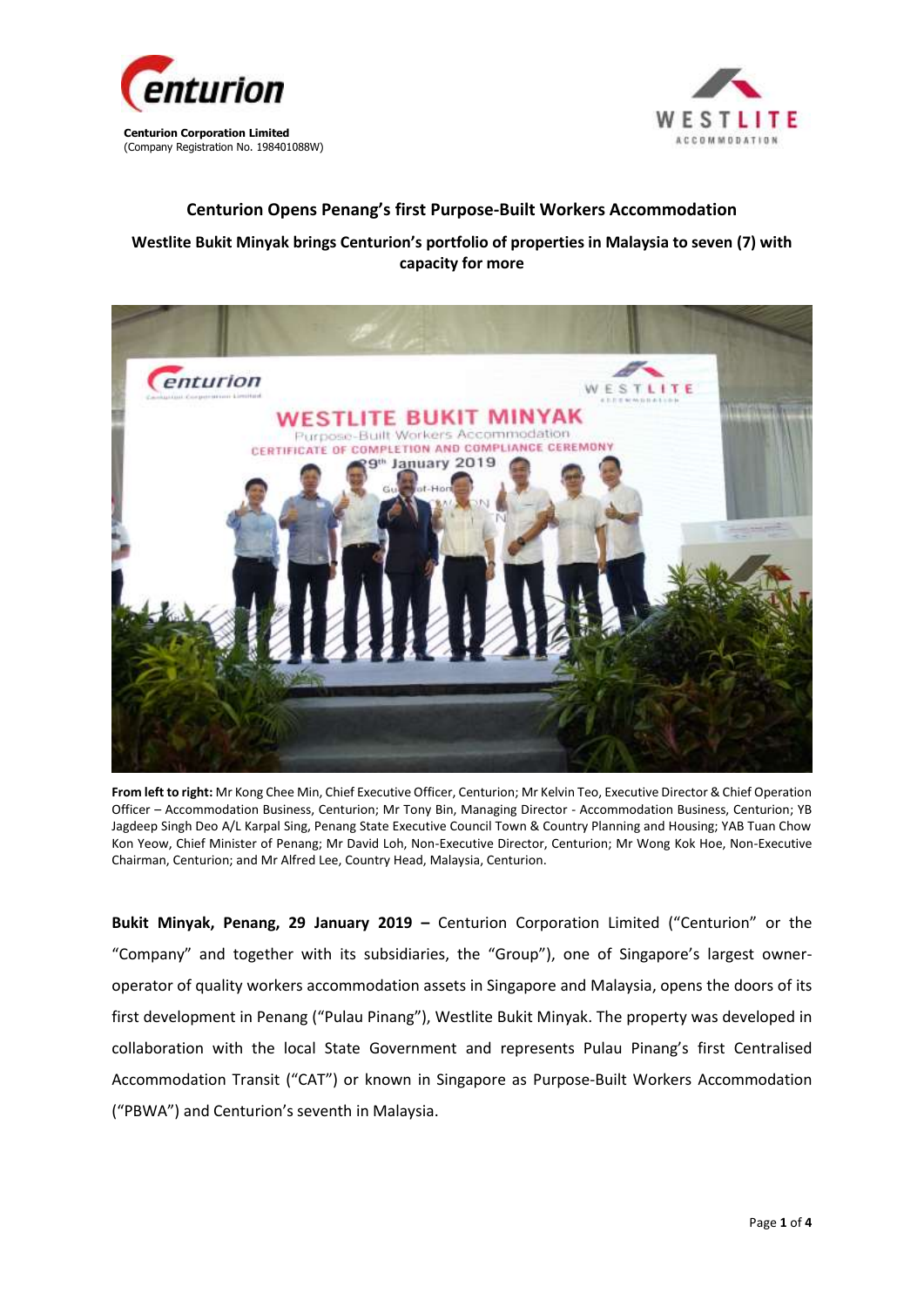



**Yang Amat Berhormat ("YAB") Tuan Chow Kon Yeow, Chief Minister of Pulau Pinang** was present to officiate the officiation ceremony in presence of **Yang Berhormat ("YB") Jagdeep Singh Deo, the Pulau Pinang State Executive Councillor for Local Government, Housing and Town and Country Planning**.

Strategically located near the main Bukit Minyak highway, the opening of the Westlite Bukit Minyak property will enhance the state's star quality environment by providing an exceptional and easily accessible infrastructure development. This project is in line with the state government's vision and ambitions of achieving 'the most liveable city in Asia' status as well as ensuring the state remains a preferred destination for investments, business and tourism.

"I applaud Centurion for pioneering the development of PBWAs in Penang and in doing so, broke new ground in the infrastructure quality and standard in our state. The availability of such facilities will also add on to the pull factor of our state to companies and businesses with a large foreign workforce. I am confident that this pioneer PBWA project in Penang will be one of the reasons to inspire the nation as outlined in Penang 2030 while we continue to pursue strong, sustainable and equitable growth and development across the country," **YAB Chow Kon Yeow** said at the officiation ceremony earlier today.

"I am excited to witness the development and completion of an infrastructure project that takes us a step closer towards realising our vision of transforming Pulau Pinang into a smart city and one of the most liveable in Asia. CATs are part and parcel of well-planned and world-class cities as the holistic approach takes into consideration the overall well-being of the residents as well as the surrounding communities and environment. Aside from allowing the businesses to effectively manage their manpower, logistics and productivity, the multi-faceted benefits of CATs include promoting structure and organisation, which impacts traffic and congestion. Such organised developments ensure residents and community well-being and will foster an environment that is both sustainable and liveable," said **YB Jagdeep Singh Deo**.

**Mr Tony Bin, Centurion's Managing Director for the Accommodation Business**, said "It has been an exciting journey for Centurion. Over the past seven (7) years, we have received good response and support for the six (6) CATs in Johor. Our average occupancy rates there are in excess of 90%. With today's completion, we are now proud to own seven (7) in Malaysia with a grand total of 30,300 beds. We believe that it is due to the winning-combination of a tripartite partnership – a visionary partner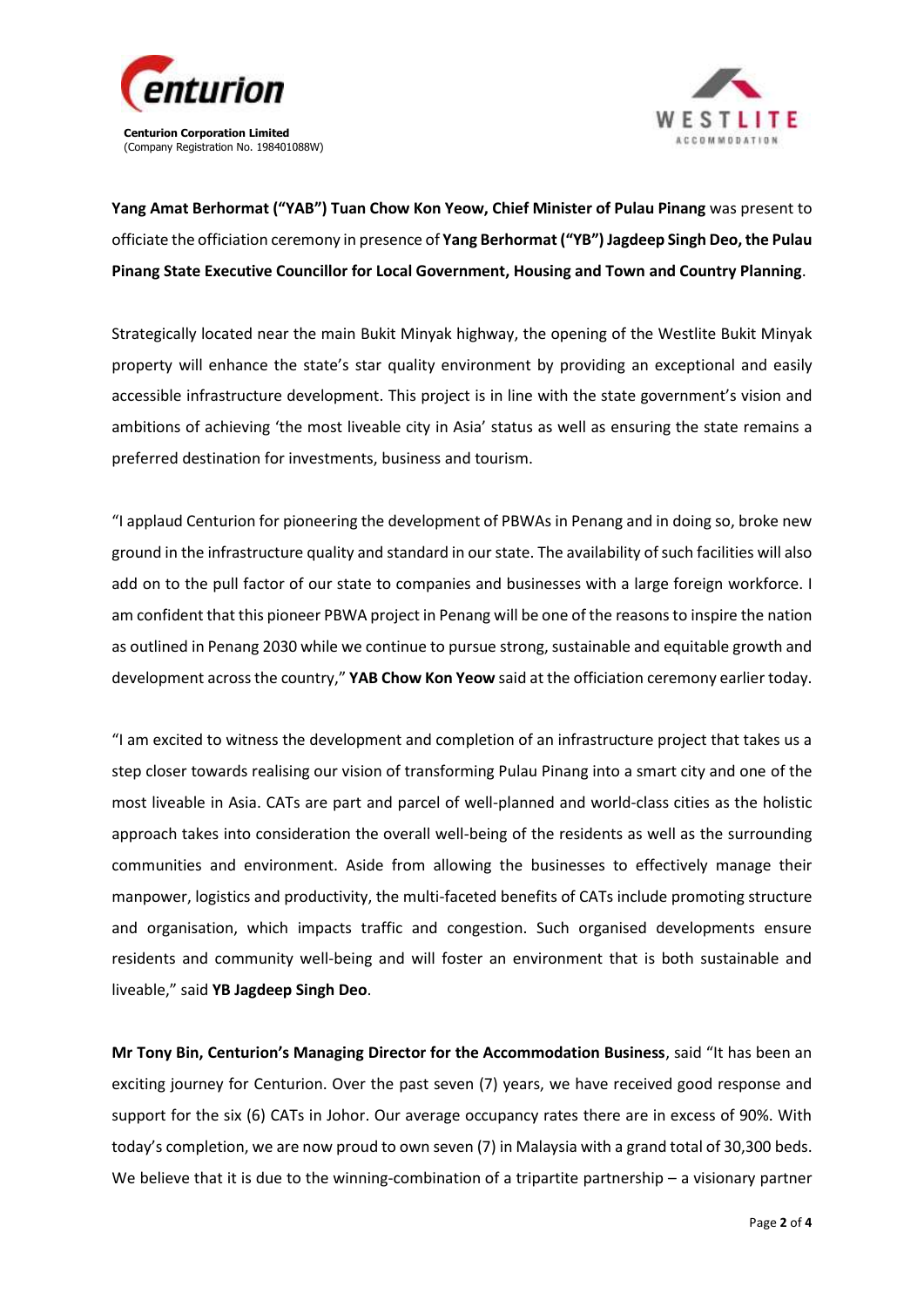



from the State's administration, the authorities as well as Centurion's track record. Without the State's proactive approach to town planning or partnership of the authorities, we would not have been able to deliver this project. I would like to thank the State government and appreciate the confidence that it has given to us. We look forward to extending the relationship beyond this."

"Our goal remains to build workers accommodations that go beyond just providing a physical space with beds and walls. We endeavour to provide our residents a comfortable space that allows them to live and relax as a community within our compound," **Mr Tony Bin** continued.

Westlite Bukit Minyak provides a 6,600-bed facility and is specially designed with all the necessary facilities including a supermarket, gym, food court, barber shop, internet service, recreation rooms as well as outdoor exercise areas equipped with basketball, volleyball, and street soccer courts. Its strategic location next to a key highway provides the workers with easy access to the Bukit Minyak Industrial Park, the Science Park, as well as the Batu Kawan Industrial Park. The total development costs associated with the project amounted to RM72.3 million (S\$23.8 million<sup>1</sup>).

The accommodation launched today is Centurion's seventh PBWA in Malaysia, and is Penang's first. The other developments are located in Johor which are Westlite Johor Technology Park, Westlite Pasir Gudang, Westlite Senai, Westlite Senai II, Westlite Tampoi and Westlite Tebrau.

\*\*\*

**.** 

<sup>1</sup> Based on an exchange rate of RM1.00 = S\$0.329.